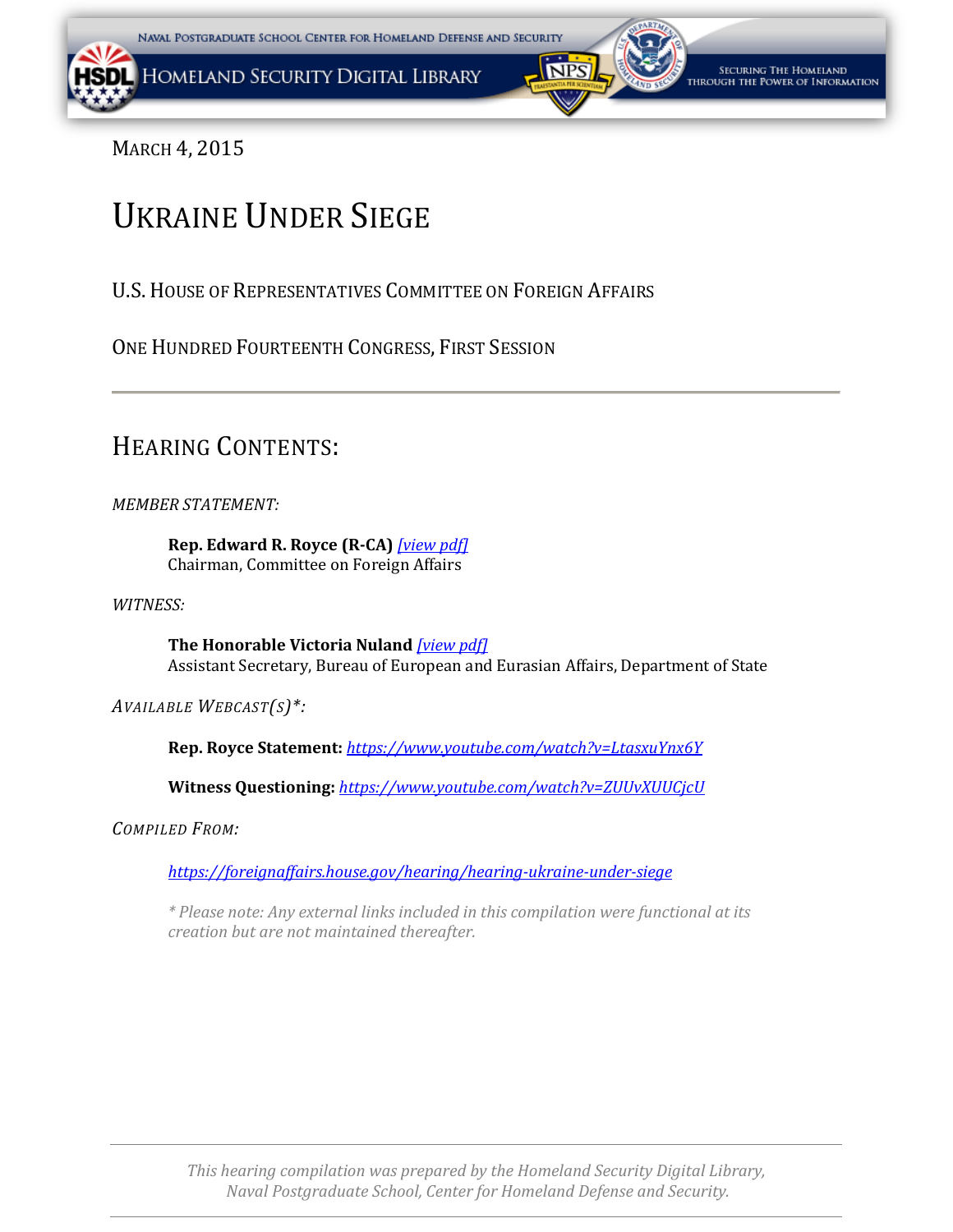## **Opening Statement - Chairman Ed Royce** *Ukraine Under Siege* March 4, 2015

<span id="page-1-0"></span>This hearing will come to order. Our topic today is "Ukraine Under Siege." Under siege by Russia, that is. Unfortunately, the Administration's response to Russia's aggression has been tepid.

A year ago, Russia invaded and seized Crimea. Some thought Vladimir Putin would stop there. Not so.

Last April, I led a delegation to Ukraine and traveled to the Russian speaking-east. The many Ukrainians Ranking Member Engel and I met wanted to be Ukrainians - not separatists. Yet Moscow moved from annexing Crimea to aggressively supporting militant separatists in eastern Ukraine. Russia may now try to secure a land bridge to Crimea, or seize the strategic port of Mariupol. More than *6,000* people have lost their lives in this conflict, and over a million Ukrainians have been made refugees.

To date, the actions taken by the U.S. and our EU allies – including economic sanctions, aid, and diplomatic isolation – have not checked Putin. Indeed, over the past year, he has become bolder – even menacing NATO countries as he seeks to divide the alliance.

The Obama Administration and our European allies have put hope in diplomatic and ceasefire arrangements. But it is not working.

Last week, I met with the First Deputy Speaker of the Ukrainian parliament who said that his country urgently needs anti-tank weapons, such as the Javelin; radar to pinpoint enemy fire; and communications equipment to overcome Russian jamming. Ukrainian forces cannot match the advanced equipment that Russia is pouring into eastern Ukraine. There is no shortage of the will to fight - only a shortage of defensive weapons.

But at the Committee's hearing last week, Secretary Kerry said that President Obama has *still* not made a decision on whether to send defensive lethal military aid to Ukraine. Six months after President Poroshenko told a joint session of Congress, "one cannot win the war with blankets," it was not surprising - but still discouraging - to see him have to shop for defensive weapons in the United Arab Emirates.

And I was just as discouraged to read in this weekend's *Wall Street Journal* that U.S. intelligence sharing with Ukraine keeps Kiev in the dark – satellite images are delayed and obscured, making them less useful. Frustrated, Ukraine is approaching other countries, like Canada, to share such information. This isn't U.S. leadership.

Moscow is also undermining Ukraine's economy. Today, Russia is using its natural gas and other energy sources for political coercion and to generate economic chaos. Ukraine is facing an economic precipice and desperately needs help.

Meanwhile, Russia is winning the battle on the airwaves. Its propaganda offensive is aimed at sowing confusion and undermining opposition to its aggression in Ukraine and elsewhere. But we are barely in the game of countering this. As I told the Secretary last week, I'd like to see more Administration support for the effort Mr. Engel and I have undertaken to reform our international broadcasting. The Broadcasting Board of Governors is broken. If we can't begin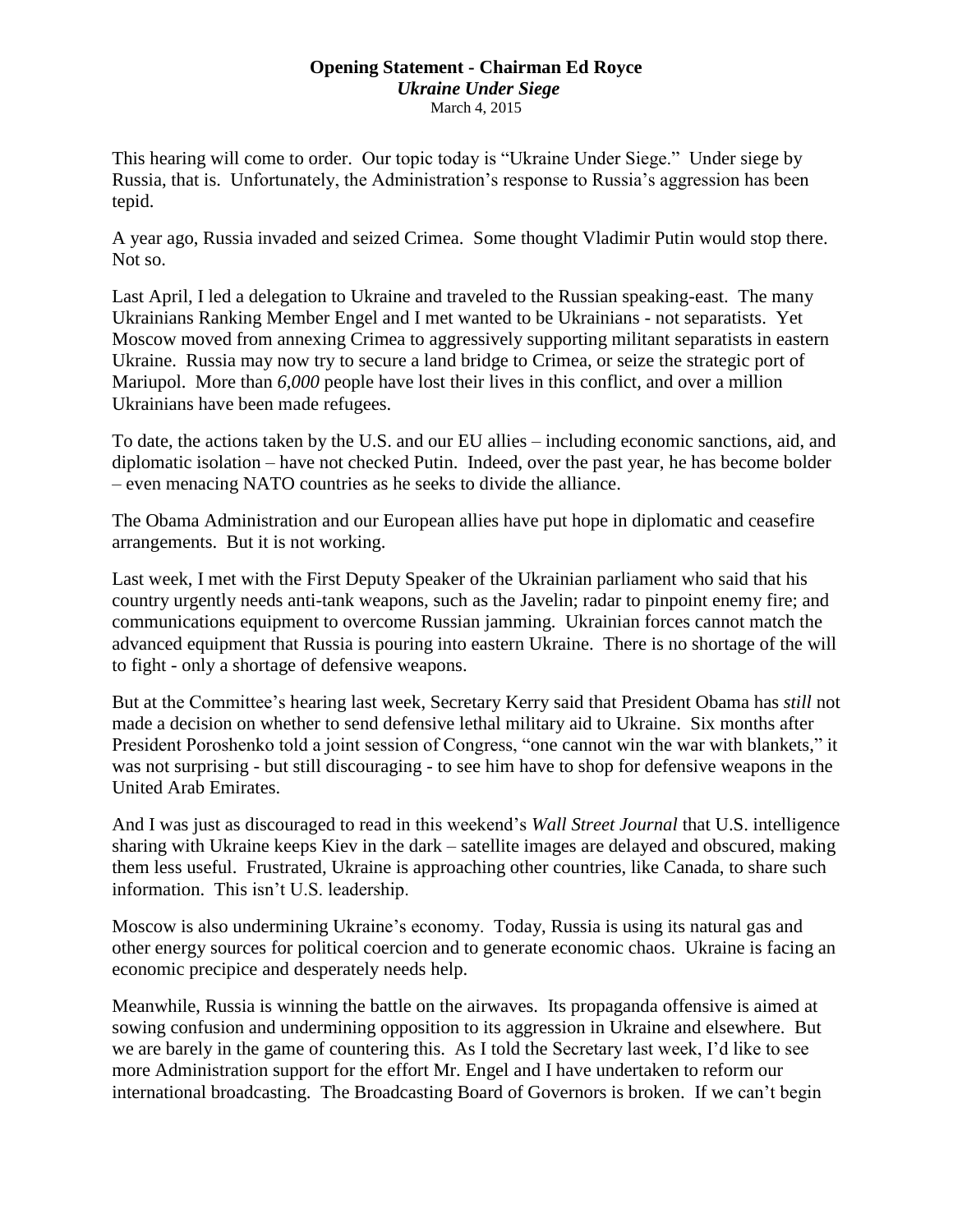to change minds, then the struggle over Ukraine today will become a generational struggle for the future of all of Eastern Europe. Ukraine's fate has security implications for us well beyond its borders.

It is time for strong and unwavering support of Ukraine. Now. Because many Committee members are concerned U.S. policy toward Ukraine may soon become 'too little, too late'.

I now turn to the Ranking Member for any opening remarks he may wish to make.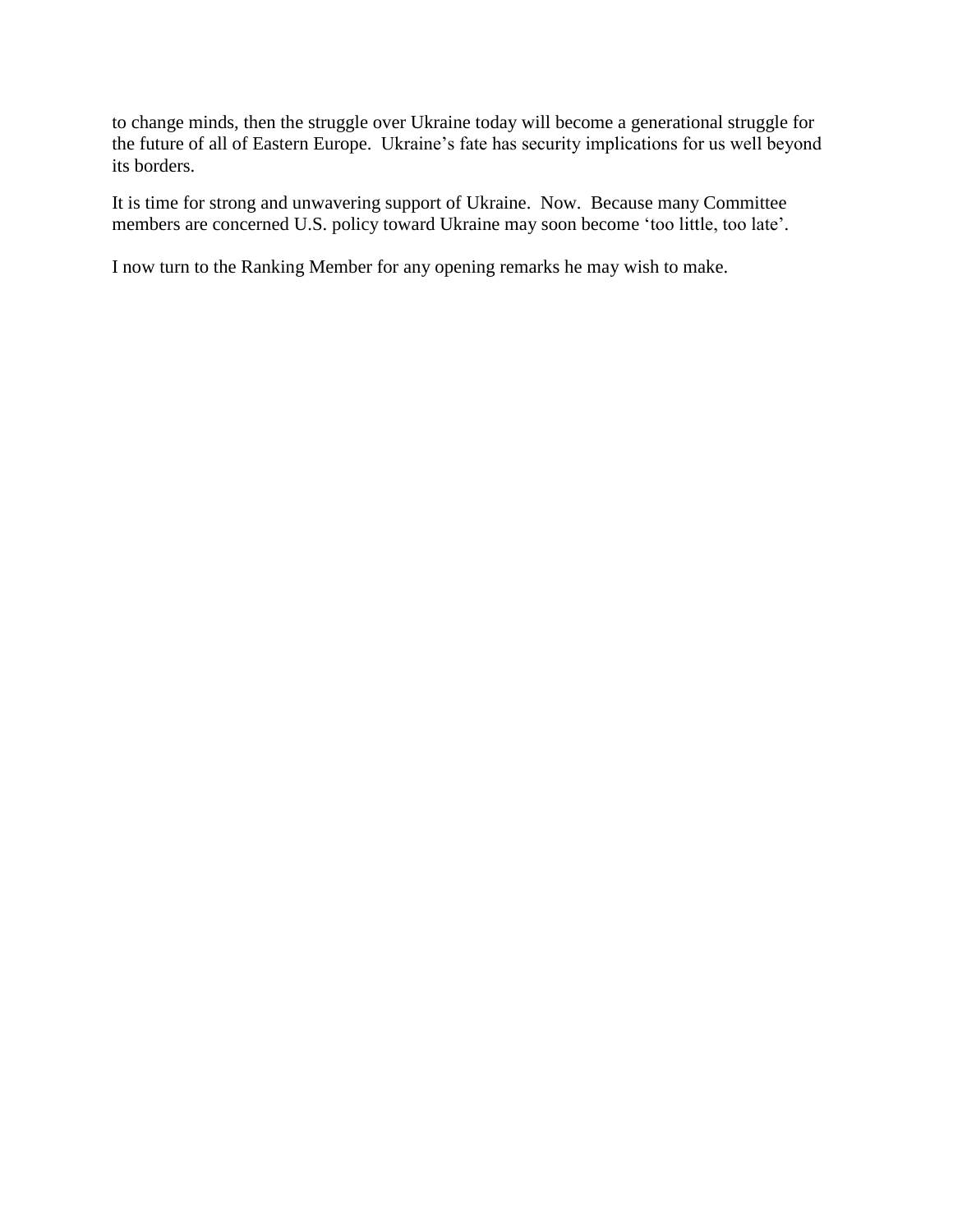## **Victoria Nuland Assistant Secretary Bureau of European and Eurasian Affairs March 4th, 2015 Written Testimony**

<span id="page-3-0"></span>Chairman Royce, Ranking Member Engel and members of this committee—thank you for the opportunity to speak to you today on the situation in Ukraine and for your personal investment in that country's future. As many of you know from your travels, your meetings and your bipartisan engagement, Ukrainians deeply appreciate this committee's support on behalf of their country's security, democracy, sovereignty and future prosperity.

We also share your sadness and outrage over the murder of freedom fighter, Russian patriot, and friend, Boris Nemtsov, who was senselessly gunned down in central Moscow last week. The outpouring of concern from Congress, including this Committee, again demonstrates bipartisan U.S. respect for those in Russia and across the region who are working for reform, clean government, justice and dignity.

Today Ukraine is central to our 25 year Transatlantic quest for a "Europe whole, free and at peace." With your permission, I'd like to focus on three challenges. First, I'll focus on the work Ukraine is doing—with U.S. and international community support—to build a more democratic, independent, European country. Second, I will address both the opportunity Russia has to implement the February and September 2014 Minsk Agreements as well as the further costs the United States and our European allies and partners will have to impose if Minsk is further violated. Finally, I will talk about other new threats to European security –energy vulnerability, corruption and propaganda –that the Ukraine conflict brings into high relief and what we're doing to address them.

**First** – a quick reminder of why we're here. Fourteen months ago, the Maidan and towns across Ukraine erupted in peaceful protest by ordinary Ukrainians fed up with a sleazy, corrupt regime bent on cheating the people of their sovereign choice to associate with Europe. They braved frigid temperatures, brutal beatings and sniper bullets. The leader of that rotten regime fled the country, and he was voted out by the parliament—including most members of his own party. Then, Ukraine began to forge a new nation on its own terms –signing an Association Agreement with the European Union; holding free and fair elections—twice—while under siege; and undertaking deep and comprehensive economic and political reforms.

In the four months since the new Rada was sworn in, it has been a hive of activity, passing important but difficult economic reforms just two days ago which will help to stabilize the economy and support the swift disbursement of additional support by the IMF and other international donors. The parliament has passed laws to enhance transparency in public procurement; reduce government inefficiency and corruption; make the banking system more transparent; and measures to improve the climate for business and attract foreign investment. New laws passed recently by the Rada will clean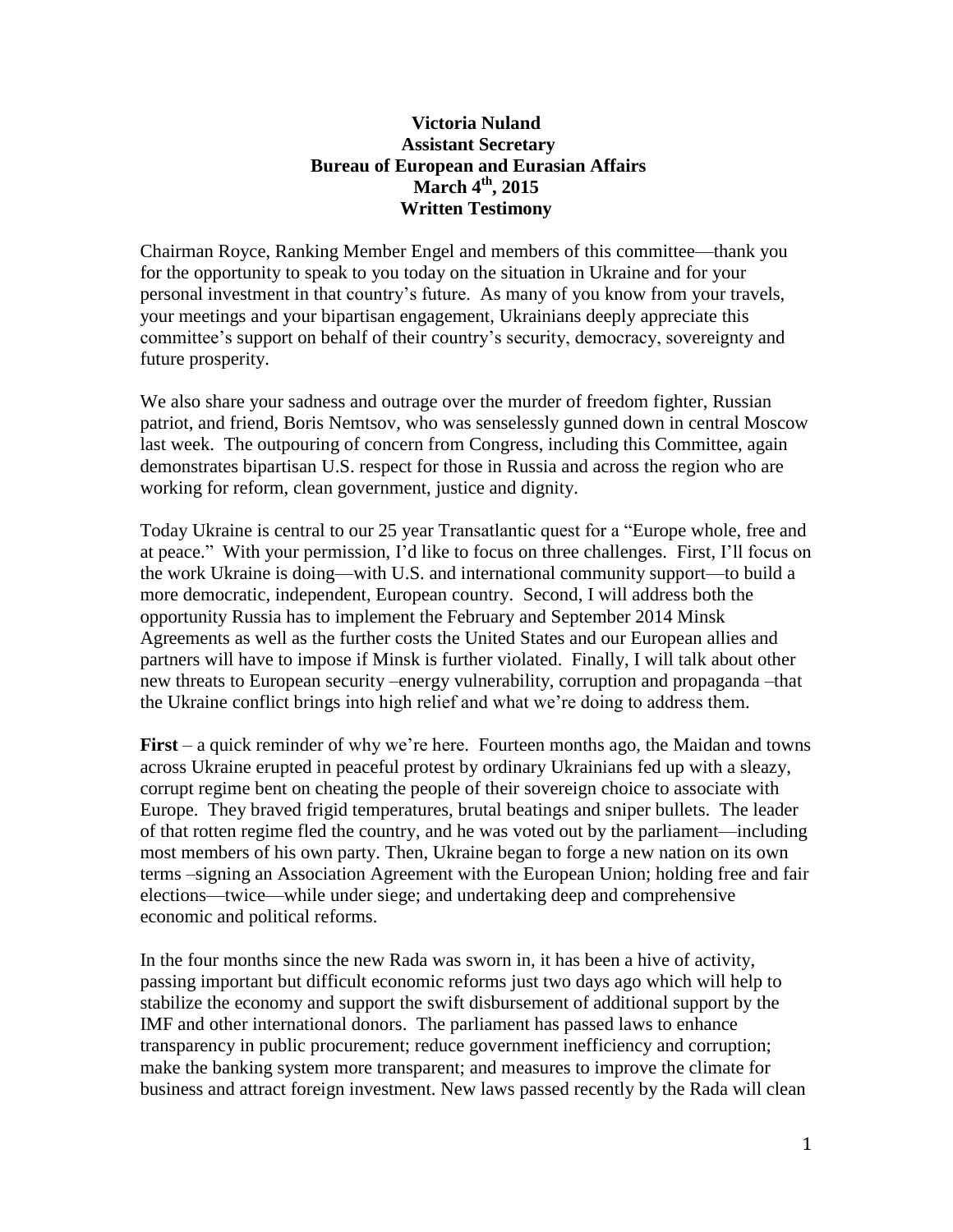up Ukraine's energy sector while bringing parity between state-owned and private energy companies to enhance competitiveness. The Rada is also moving forward on political decentralization to give Ukraine's regions more authority in advance of local elections this October. Previous action by the Rada and the Cabinet includes: the creation of a new anti-corruption agency, steps to strengthen the Prosecutor General's Office to go after more offenders; making strides on judicial reform; and standing up a new police service in Kyiv.

As Ukraine has stood up, the United States and our European allies and partners have stood with her – supporting programs to keep homes warm, secure more of the border, protect citizens' rights and to meet urgent defensive, non-lethal needs of the Ukrainian military and security forces. Since the crisis began, the United States provided almost \$355 million in foreign assistance—in addition to the May 2014 \$1 billion loan guarantee— to strengthen energy security; insulate Ukraine's poorest citizens from the impact of rising gas costs; help fight corruption; strengthen the Ukrainian border guard and military—\$118 million in security support alone—and to support political reforms, elections and cleaner government.

And there's more on the way. The President's budget includes an FY16 request of \$513.5 million – almost six times more than our FY14 request – to build on these efforts. Today we are working with Europe, the Ukrainians, and the IMF to strengthen the country's economy and support implementing the government's reform plan, including a new \$1 billion U.S. loan guarantee. If Ukraine continues making concrete progress on its economic reform agenda and conditions warrant, the U.S. Administration will also be willing, working with Congress, to consider providing an additional loan guarantee of up to \$1 billion in late 2015 .

Which brings me to my **second** point –even as Ukraine began building a peaceful, democratic, independent nation across 93% of its territory, Crimea and parts of eastern Ukraine suffered a reign of terror. Today Crimea remains under illegal occupation and human rights abuses are the norm, not the exception, for many at risk groups there – Crimean Tatars, Ukrainians who won't surrender their passports, LGBT citizens and others. In eastern Ukraine, Russia and its separatist puppets unleashed unspeakable violence and pillage; MH17 was shot down; hundreds of Russian heavy weapons and troops poured across the border, fueling the conflict; 16 Russian uninspected "humanitarian convoys" entered Ukraine in violation of agreements with the Ukrainian government, the ICRC and the international community; Donetsk airport was obliterated; Nadiya Savchenko languishes in a Moscow jail on day 82 of her hunger strike; Debaltseve, a key rail hub beyond the ceasefire lines, fell to the separatists and Russian forces six days **after** Minsk was signed, following a vicious assault that resulted in over 500 deaths, according to the UN; overall, 1.7 million Ukrainians have been forced to flee their homes; and over 6000 have lost their lives.

This is a manufactured conflict – controlled by the Kremlin; fueled by Russian tanks and heavy weapons; financed at Russian taxpayers' expense and costing the lives of young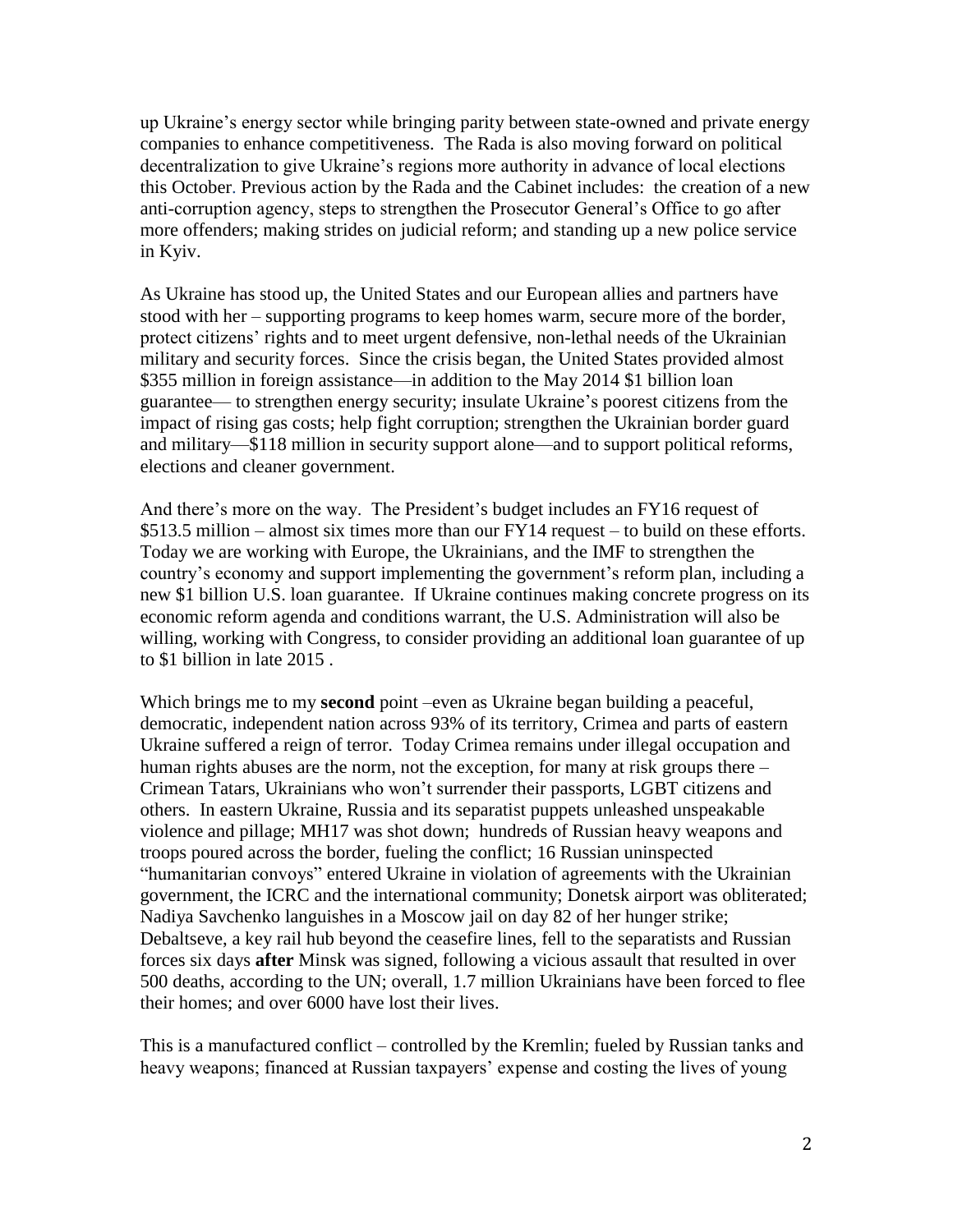Russians whose mothers, wives and children are told not to investigate their deaths too closely if they want to receive benefits.

The United States and the EU have worked in lock-step to impose successive rounds of tough sanctions—including sectoral sanctions—on Russia and its separatist cronies as the costs for their actions. In Crimea, we have shown through our sanctions on investment that, if you bite off a piece of another country, it will dry up in your mouth. Our unity with Europe remains the core of our policy toward this crisis.

And it is in that spirit that we salute the efforts of German Chancellor Merkel and French President Hollande in Minsk on February 12 to try again to end the fighting in Ukraine's East. The Minsk Package of Agreements—September  $5<sup>th</sup>$ , September  $19<sup>th</sup>$  and the February  $12<sup>th</sup>$  implementing agreement– offer the promise of peace, disarmament, political normalization and decentralization in eastern Ukraine and the return of Ukrainian state sovereignty and control of its territory and borders. The package—if implemented—represents a fair deal brokered and agreed to by all sides. Russia agreed to it; Ukraine agreed to it; the separatists agreed to it. And the international community stands behind it.

For some eastern Ukrainians, conditions have begun to improve; the guns have quieted in some towns and villages; some weapons have been withdrawn; some hostages have been released. But the picture is very mixed. Progress is fragile.

In the coming days, not weeks or months – here is what we need to see:

- A complete ceasefire in all parts of eastern Ukraine.
- Full, unfettered access to the whole conflict zone including all separatist-held territory, for OSCE monitors. They are getting this access in Ukrainian government controlled territory, but the separatists to date have allowed only sporadic access at agreed times on major roads, and;
- A full-pull back of all heavy weapons—Ukrainian, Russian and separatist—as stipulated in the agreements, under OSCE monitoring and verification;

If fully implemented, these steps will bring peace, true quiet to eastern Ukraine for the first time in almost a year. And it will allow Ukraine access and the opportunity for dialogue and political normalization with its own people.

Russia's commitments under the Minsk agreements are crystal clear and again the choice is Russia's. The United States will start rolling back sanctions on Russia only when the Minsk agreements are fully implemented.

As the president has said, we'll judge Russia by its actions, not its words. We have already begun consultations with our European partners on further sanctions pressure should Russia continue fueling the fire in the east or other parts of Ukraine, fail to